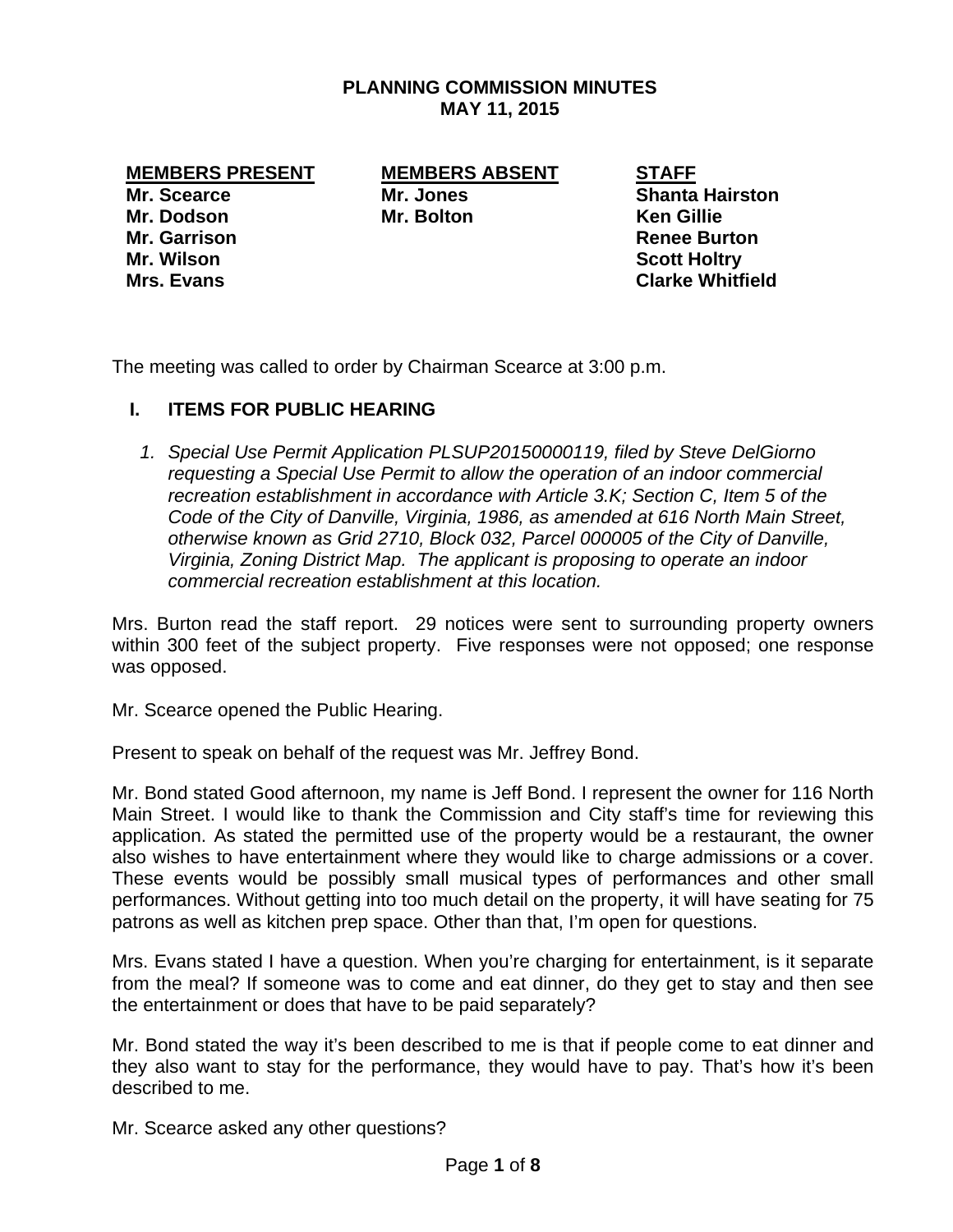Mr. Wilson asked is it set up like a concert venue?

Mr. Bond stated no it has tables and chairs and a bar. There is a small stage approximately 15 by 10 feet for small performances. The tables and chairs would remain in place.

Mr. Scearce closed the Public Hearing.

**Mr. Wilson made a motion for approval with conditions per staff. Mrs. Evans seconded the motion. The motion was approved by a 5-0 vote.** 

2. Special Use Permit Application PLSUP20150000120, filed by Tim Garland requesting *a Special Use Permit to allow a waiver of minimum lot size in accordance with Article 3.O; Section C, Item 20 of the Code of the City of Danville, Virginia, 1986, as amended at Parcel ID #77798, otherwise known as Grid 2820, Block 003, Parcel 000001 of the City of Danville, Virginia, Zoning District Map. The applicant is proposing to subdivide Parcel ID #77798 and create a lot that is approximately 18,730 square feet in area where 40,000 square feet is required.* 

Mr. Holtry read the staff report. 11 notices were sent to surrounding property owners within 300 feet of the subject property. Five responses were not opposed; zero responses were opposed.

Mr. Scearce opened the Public Hearing.

Present to speak on behalf of the request was Mrs. Gayle Wyatt.

Mrs. Wyatt stated I'm Gayle Wyatt and I'm here on behalf of Tim Garland for this request. He's seeking this request for this barn or warehouse to be used for a storage building. Tim is a batting coach with the Houston Oilers and he's only here for several months and he needs this space for storage.

Mr. Wilson asked when I look at this property, what building exactly is going to be used for storage or is it going to be another built on that property? I was having a lot of difficultly.

Mrs. Wyatt stated I believe there is already a building there and he is going to do some renovations to the building, then he would be using it strictly for a storage.

Mr. Wilson stated I'm a little bit confused. There's a long building that's kind of across the street, but the part that was marked out was kind of a dilapidated structure. It was a smaller concrete building. I guess I'm just curious about what it is we're talking about here. I have a lot of confusion.

Mr. Gillie stated if you go to your packet, it's the one that's further up the hill on Bradley Road. That's the one he's keeping.

Mrs. Evans asked is he going to renovate it?

Mrs. Wyatt stated I'm assuming he's going to do some renovations because he's going to be using it for storage. I'm sorry I can't be of any assistance on this.

Mr. Gillie stated it's easier to see when the vegetation is off, but yes that building up on top is the one he's proposing to keep.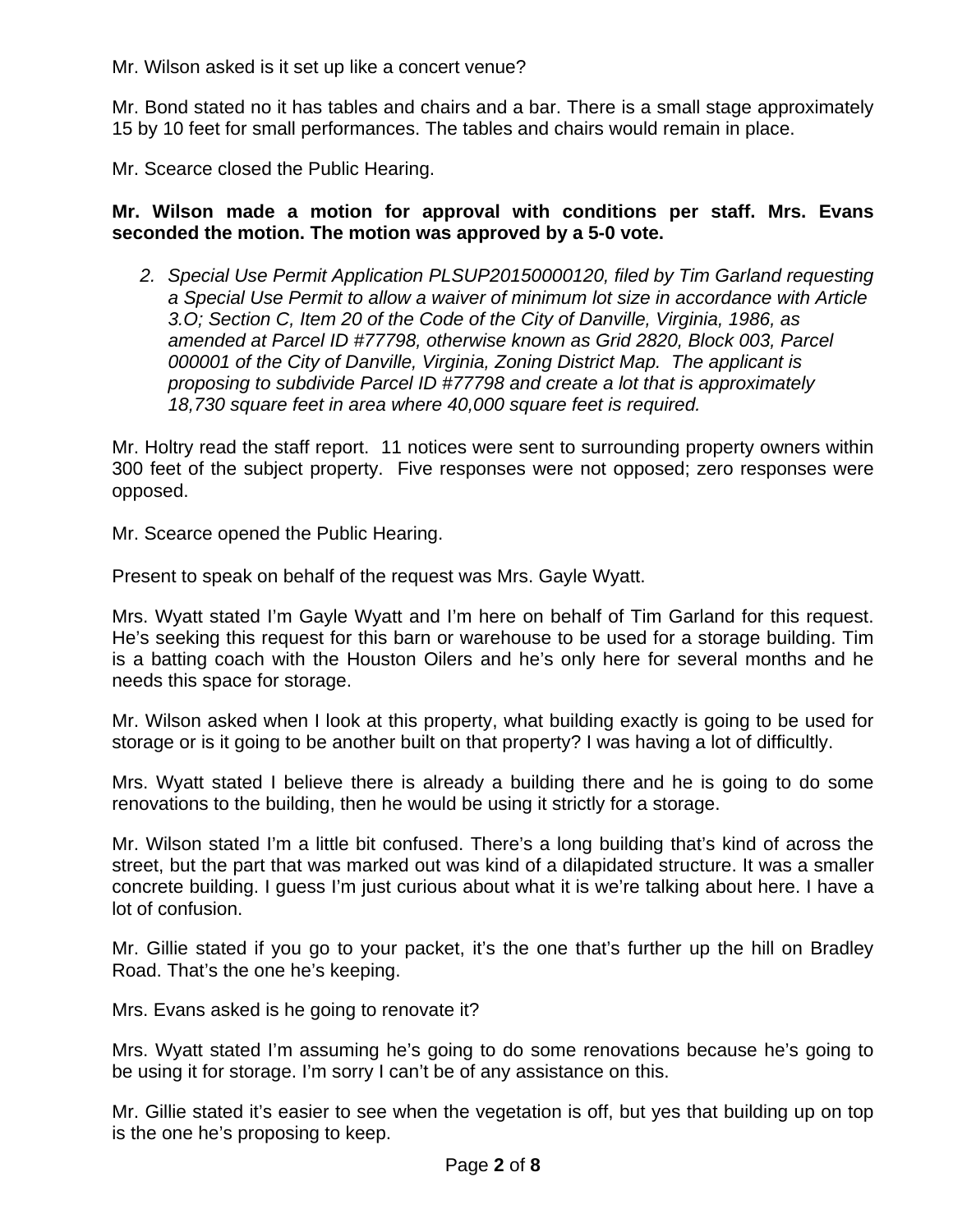Mrs. Evans asked he will be clearing the vegetation?

Mr. Gillie stated from my understanding he'll be clearing vegetation around it and renovating some of the building to store the equipment.

Mr. Wilson asked just out of curiosity you said he was the batting coach?

Mrs. Wyatt stated he is one of the batting coaches for the Houston Oilers. Houston Astros I'm sorry.

Mr. Wilson stated I'm getting a little confused up here. So he's going to be storing in that facility major league baseball equipment?

Mrs. Wyatt stated yes.

Mr. Scearce stated with a good lock on it.

Mr. Scearce closed the Public Hearing.

Mr. Wilson stated when I was out there looking and walking around, it looked really rough out there. So are we thinking of the right building?

Mr. Gillie stated it's hard for me to tell what building you're thinking of. There's two buildings on the property. There's one closer to the creek that kind of sits up on top of the hill about 100-150 feet above Richmond Boulevard and Justin Lane. It is a gray looking building, but most of them are gray to me. It sits up on the hill; it's not the one that sits down toward the creek.

Mrs. Evans stated it kind of looks like Horse Falls.

Mr. Gillie stated sort of.

Mr. Wilson stated my only problem with this- and it looks like it would be an improvement to that area so I don't really have a problem with the concept at all- the only problem is that we don't really get to see what is going to be done there.

Mr. Gillie stated he's only asking to make the lot size less than is required. He doesn't want to buy the entire piece of property. He doesn't feel like he has a need for the entire piece of property; so he's looking to try to subdivide it off. In order to subdivide it, he needs to get the special use permit to allow for a smaller lot size. He's talked to us just about minor improvements to the building just to make it secure and that's it. We don't know if any other usage for the building itself except storage as he said, so we don't anticipate any major changes to the structure. He's just asking to buy a piece of property.

Mr. Scearce stated basically all we're voting on is lot size versus the actual building. The building really is not up to us.

Mr. Wilson stated well it's in somebody's neighborhood and stuff like that.

Mr. Scearce stated this is a pretty industrialized area.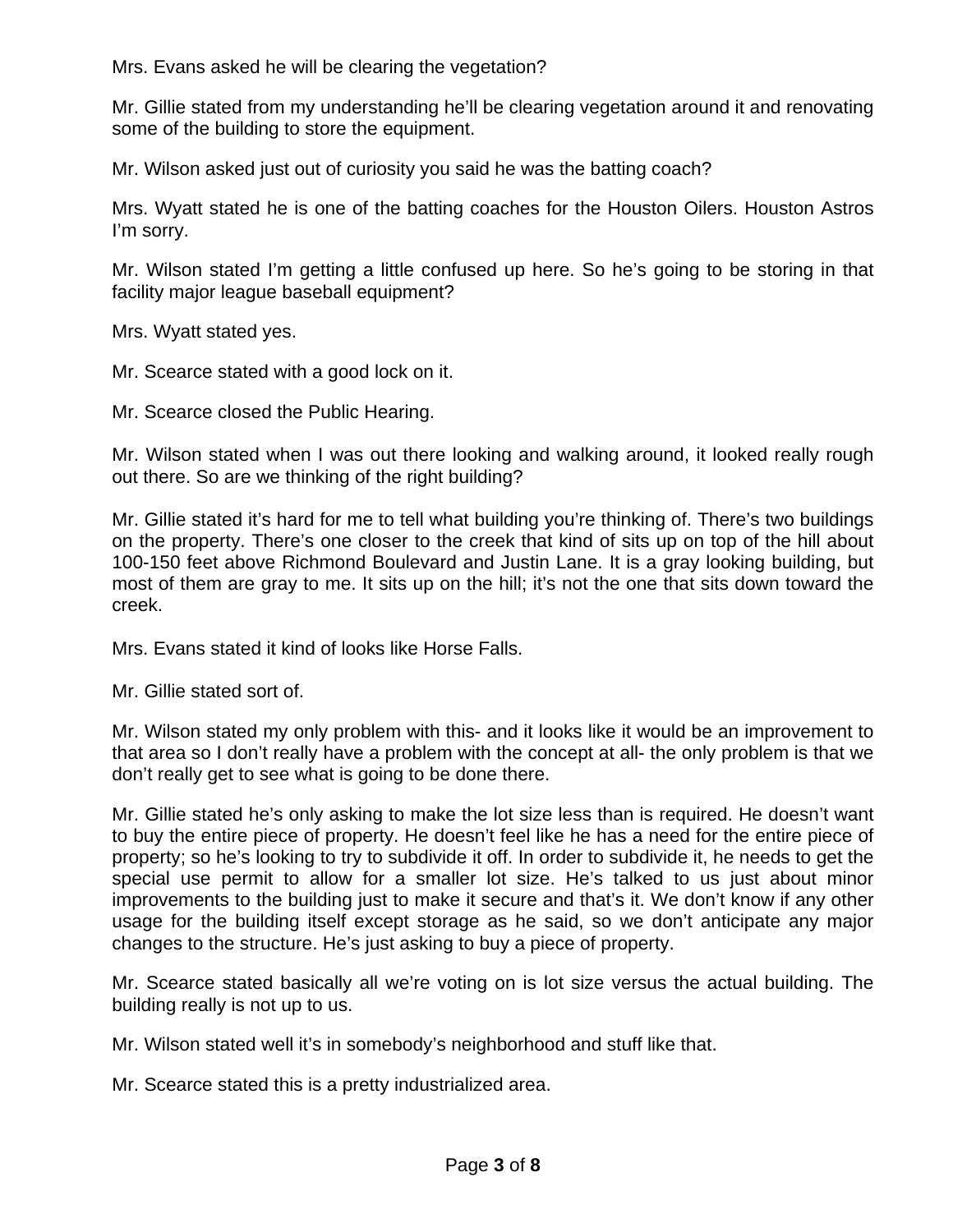Mrs. Evans asked then what's the markability of the lot that's left with the concrete structure?

Mr. Gillie stated the marketability. It's almost two and a half acres left over. So if someone was looking for a two and a half acre lot that is zoned that way, it would be there. There's utilities in the area. There hasn't been a lot of calls to staff asking for development in this area because of its proximity to the chemical plant and other things we've had before. In this case the gentleman is just looking for a piece of storage property to store his stuff. He liked that area. I believe he may have friends and family in that area and asked to buy a small portion of it. In order to do that, he had to come here and ask for the special use permit.

# **Mr. Garrison made a motion for approval as submitted. Mr. Dodson seconded the motion. The motion was approved by a 5-0 vote.**

*3. Rezoning Application PLRZ20150000122, filed by Mark Johnson with LE&D Professionals, PC on behalf of Ora D Wiseman, requesting to rezone from PS-C, Planned Shopping Center Commercial to HR-C, Highway Retail Commercial District, Parcel ID #52598 On Westover Drive, otherwise known as Grid 0716, Block 012, Parcel 000024 of the City of Danville, Virginia, Zoning District Map. The applicant is proposing to rezone to construct a retail establishment at this location.* 

Mr. Holtry read the staff report. Six notices were sent to surrounding property owners within 300 feet of the subject property. Zero responses were not opposed; zero responses were opposed.

Mr. Scearce opened the Public Hearing.

Present to speak on behalf of the request was Mr. Mark Johnson with LE&D Professionals.

Mr. Johnson stated Good afternoon, I appreciate your time. Scott went over everything I believe. They're looking to construct a retail like an ATV type sales facility there. The parcels were three separate residual parcels from the development of Piedmont Place and Danville Toyota. So Mr. Wiseman has gone back since and consolidated three parcels into one. He's purchased the parcels he didn't own. And this is a chance to use that property which otherwise has not been available to this point. The main reason for the rezoning is the PS-C has a forty foot front setback and a 40 foot side setback and the HR-C will give us 30 feet front and 20 feet side which gives them enough room to get the size facility that they're looking for. They actually want a little larger facility, but they can accommodate their business with what we've shown on our exhibit.

Mr. Garrison stated I have a question. The entrance off of Westover Drive is that where there's a current curb cut from one of the old parcels?

Mr. Johnson stated no sir. Actually the current curb is closer to the intersection. We pushed the entrance as far from the intersection as we could.

Mrs. Evans stated tell me where in reference it is too Food Lion? That's a dangerous location.

Mr. Johnson stated the entrance aligned with Food Lion when we designed Piedmont Place, that was a City requirement at that time. Am I correct on that Kenny?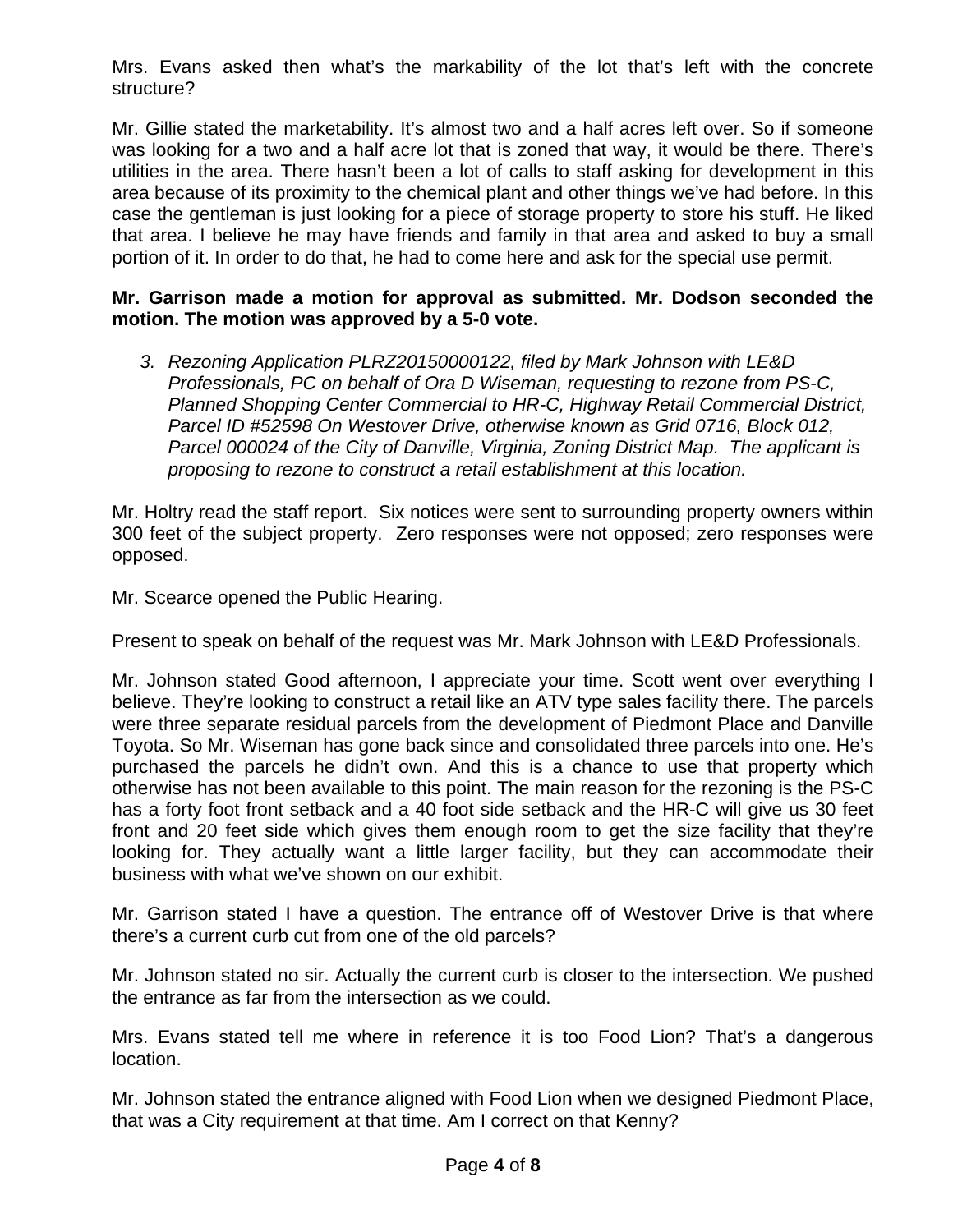Mr. Gillie stated Piedmont Place lines up across from Turpin Street as it comes out. The proposed entrance that he has on his site will be as close to the Food Lion as possible. It might be slightly a few feet to what would be the left of the Food Lion entrance; but when you're on his site and you come out of the lane to the right to make either a turn eastbound onto it, you'll be almost directly across from the entrance that's coming out of Food Lion. Now the other street that comes up and lines up with Turpin Street so if you come out onto the Toyota dealership and everything else, you'll come up to the four way intersection.

Mrs. Evans stated just my experience with that coming out of Food Lion is difficult at times. Now you're adding something else across the street. It might bring traffic issues.

Mr. Johnson stated the topography out there doesn't allow it out to the Toyota site or anything else.

Mr. Scearce stated it's really the only place you could have an entrance and be able to get out in the intersection.

Mr. Gillie stated Food Lion has several ways to get out. They could go off Westover and they could also go to Turpin Street which puts you further up and gives you a little more distance to get in and out of that turn. We have much more concern further east as you go toward the Goodwill and other places because of the amount of traffic that comes in and the spacing from the light. At this point they've usually started to spread themselves enough so it gives them an option coming out. Again, I can't control how people come in and out of Food Lion. I personally like to come out at Turpin because it gives you a little distance there. We're doing the best we can with his entrance lining up across from this one.

Mr. Wilson asked then there's the secondary entrance off Piedmont Place as well?

Mr. Johnson stated yes sir, that's a one-way drive around the building. That entrance is mainly for tractor trailer deliveries and be able to access around the building.

Mr. Gillie stated that'll also allow people to exit, go down to the light at Sam's intersection and head either west or east on Piedmont Drive. Now if people choose to go out on Westover again I can't control their motions, but it would be easier for them to just take Piedmont Place and that way they can go one way or the other on a controlled intersection.

Mrs. Evans asked so it wouldn't be easier to site the building towards Piedmont Place rather than Westover?

Mr. Gillie stated if you try to turn the building, you would have topographical issues from it dropping so much. You have it starting at Westover and sloping towards Piedmont. If you remember the Toyoyta dealership is sitting down low and this sitting up high, so rotating the building would elevate roughly about two-thirds of the building. At least this way, they can tuck it towards the hill on Westover. Their parking lot would be a substantial slope. This way they can sort of terrace the parking lot and have a flatter upper parking lot and lower level with a drive around. You are going to have a slight incline coming up out of the driveway. I haven't seen the grading plans so this is what I'm kind of figuring on my own.

Mr. Johnson stated this building would look very much like PMOC on Executive Drive. The upper two level parking in the back and one in the back situation. The slope will be taken out between and on the sides of the building.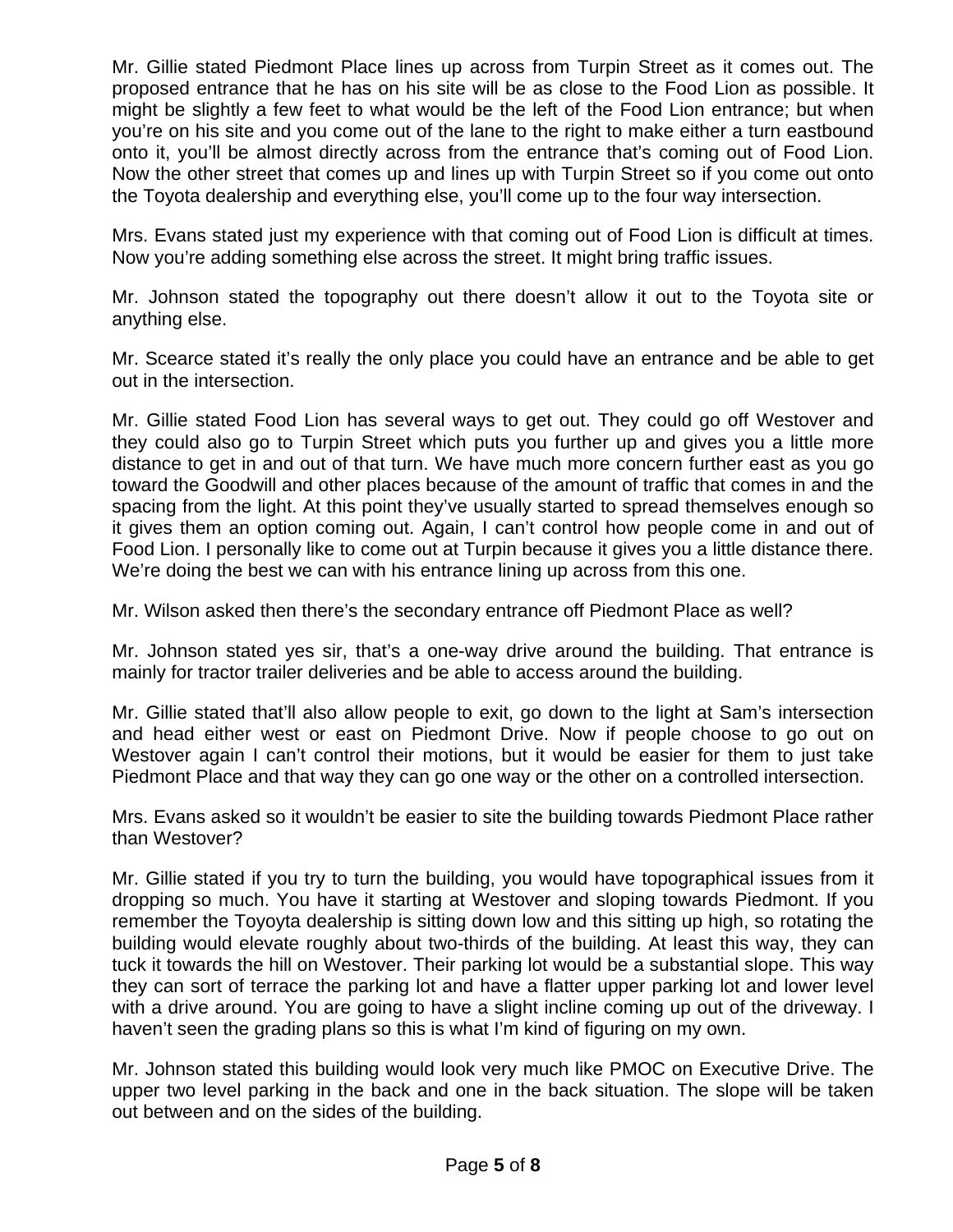Mr. Scearce closed the Public Hearing.

## **Mr. Wilson made a motion for approval as submitted. Mrs. Evans seconded the motion. The motion was approved by a 5-0 vote.**

- *4. Special Use Permit Application PLSUP20150000123, filed by Howard Burnette requesting a Special Use Permit to allow wholesale sales in accordance with Article 3.M; Section C, Item 25 of the Code of the City of Danville, Virginia, 1986, as amended at 329 Westover Drive, otherwise known as Grid 1713, Block 011, Parcel 000001 of the City of Danville, Virginia, Zoning District Map. The applicant is proposing to operate a wholesale sales establishment at this location.*
- *5. Special Use Permit Application PLSUP20150000124, filed by Howard Burnette requesting a Special Use Permit to allow a waiver of yard requirements in accordance with Article 3.M; Section C, Item 21 of the Code of the City of Danville, Virginia, 1986, as amended at 329 Westover Drive, otherwise known as Grid 1713, Block 011, Parcel 000001 of the City of Danville, Virginia, Zoning District Map. The applicant is proposing to allow a zero foot side yard setback where twenty (20) foot is required.*

Mr. Holtry read the staff report. 21 notices were sent to surrounding property owners within 300 feet of the subject property. Seven responses were not opposed; zero responses were opposed.

Mr. Scearce opened the Public Hearing.

Present to speak on behalf of the request was Mr. Mark Johnson with LE&D Professionals.

Mr. Johnson stated I am Mark Johnson, representing the LE&D Professionals and Howard Burnette. We're looking at relocating Southern Refrigeration into what's currently the Riverside Equipment facility and relocating Riverside Equipment to an existing building in the rear of their parking lot. The intent is to add on awnings to this existing building on a building that does not meet the current setbacks. The building has been there forever. Our owners have tried to purchase the property to no success so now we would like to upfit the building and add some awnings that would be required to get the building back into compliance. The Southern Refrigeration will need to do wholesale as well as retail sales. They are a refrigeration parts distributor which is the second or first request. Also they want the ability down the road to encroach in the setbacks up there. Currently the proposed building does not encroach setbacks but they're looking down the road I guess. Neither use is a significant traffic generator. Riverside Equipment is mainly contractors picking up and dropping back off late in the evening. Southern Refrigeration is contract type sales. We don't think there should be any issues with the joint access. They'll both use existing entrance as we move forward. We need this special use to proceed with the subdivision process.

Mrs. Evans stated it looks like to me the grading has already been done.

Mr. Johnson stated they've been working on it but they were already going to pave that parking lot anyway. It gives dust control for Southern Refrigeration. That's probably what you've seen being done out there. That whole parking lot was gravel basically. In order to control the dust when the other group moves in whether this is approved or not, they were going to put the asphalt down.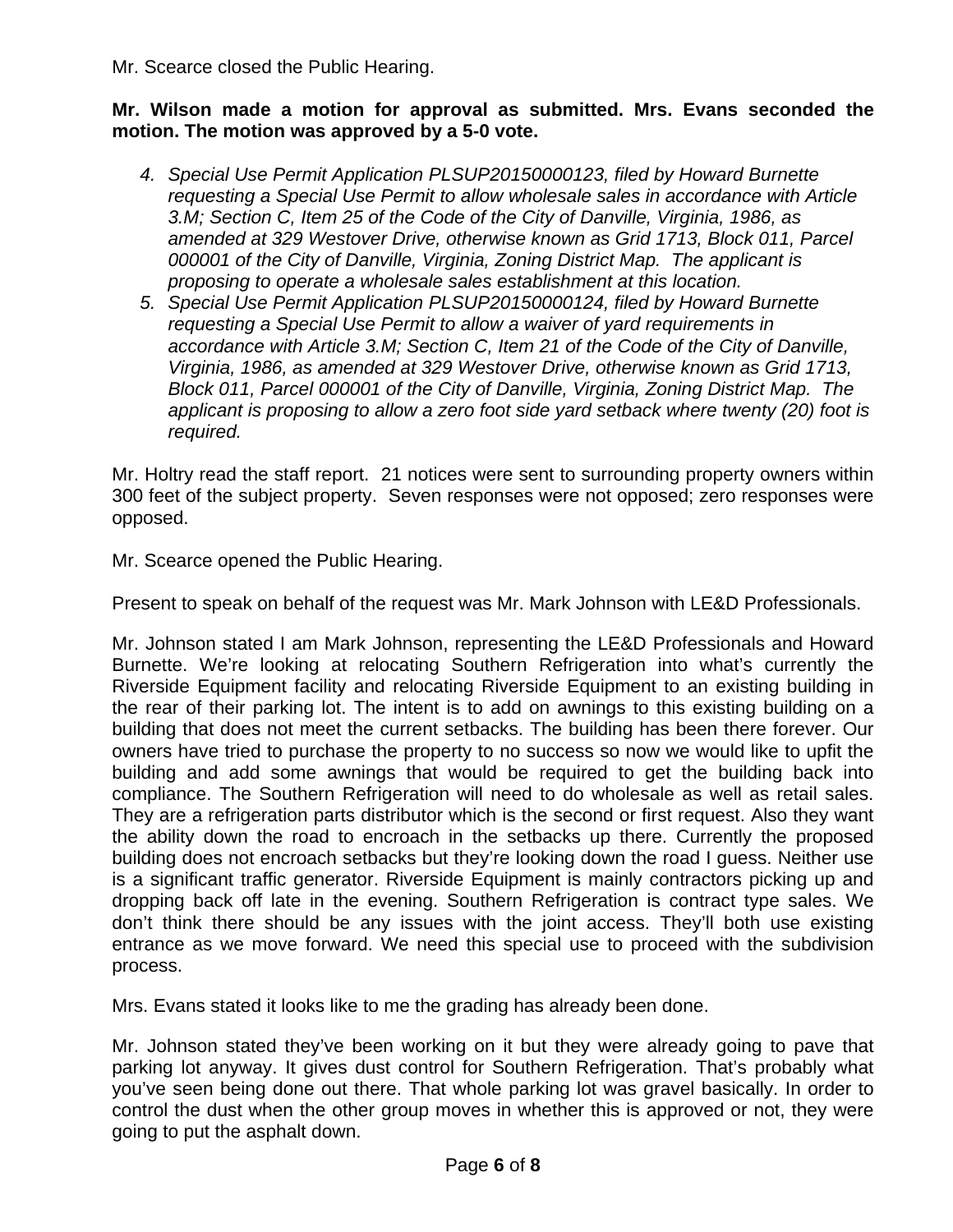Mr. Scearce closed the Public Hearing.

**Mr. Wilson made a motion for approval with staff conditions. Mr. Dodson seconded the motion. The motion was approved by a 5-0 vote.** 

**Mr. Garrison made a motion for approval with staff conditions. Mr. Dodson seconded the motion. The motion was approved by a 5-0 vote.** 

*6. Rezoning Application PLRZ20150000058, filed by Danville Tobacco District, LLC, requesting to amend the Year 2020 Land Use Plan from USR Urban Single Family to CS Community Service and to rezone from OT-R, Old Town Residential to "Conditional" HR-C Highway Retail Commercial District, 425 Hughes St., otherwise known as Grid 1611, Block 009, Parcel 000014 of the City of Danville, Virginia, Zoning District Map. The applicant is proposing to rezone to allow for office and commercial uses.* 

Mr. Gillie read the staff report. 34 notices were sent to surrounding property owners within 300 feet of the subject property. Five responses were not opposed; two responses were opposed.

Mr. Scearce opened the Public Hearing.

Present to speak on behalf of the request was Mr. RJ Lackey, representative for Danville Tobacco, LLC.

Mr. Lackey stated I'm RJ Lackey, I represent the Danville Tobacco District. You have in front of you the different proffers. I just wanted to give you a quick explanation of why we did this. There were several things that once we got in front of City Council realized might be good for the community, a laundromat for instance and there are several others like a medical office that the proffers would not have allowed. So we wanted to come back before the Planning Commission and went to staff and got some that we thought were good. We've limited as much as we can to keep traffic down for instance, a convenient store. You'll see the hours are limited and there'd be no gas sales. We ask that you approve it and send it back up to City Council with your recommendation.

Mr. Wilson asked so the reason it came back to us is because you all wanted to expand the potential usages?

Mr. Lackey stated to be very clear when it was originally in front of Planning Commission, there were proffers to take out uses that are uses by right and some of those we feel should not be taken out and they were not only not a detriment but they were positive for that area. So we came back into working with staff to add those back in to uses by right.

Mr. Wilson asked can you give an example of some of those?

Mr. Lackey stated laundromat is one that comes immediately to mind like medical offices and outpatient services- again that's a medically serviced area. We have no present use for it. Another one that seems like it ought to be in there is a fitness center or gym which had originally been limited.